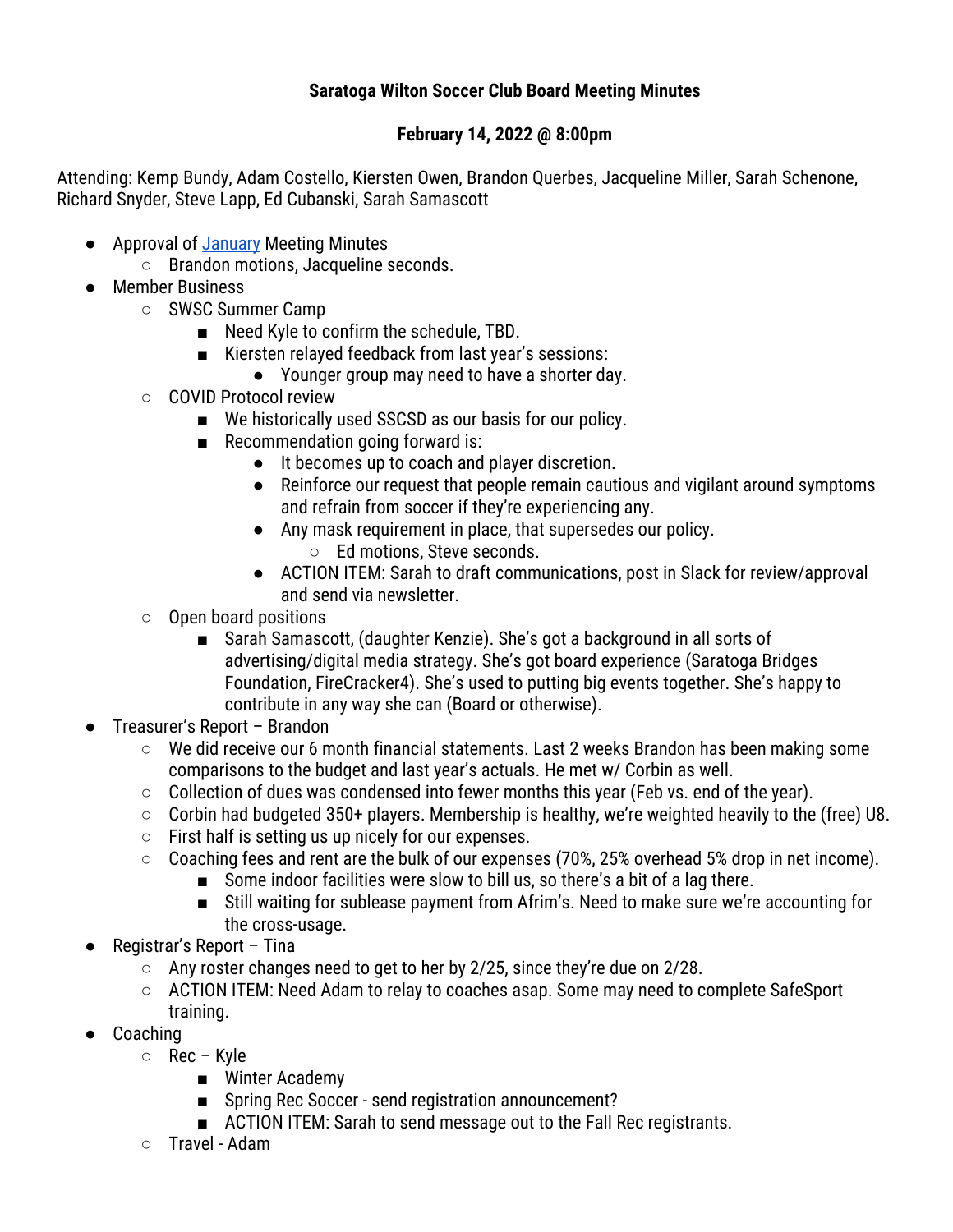- GU16 reconfigurations
- Conferece Debrief
	- Adam took a DOC track, Kyle took soccer-specific track. Super beneficial, worthy of other coaches attending. We should continue to invest here, not just soccer information.
	- He took a lot of courses on framing club operations like a business. Priority is May Day, but there's a lot we can unpack here. We need to diversify our revenue stream (outside of registration and 1 tournament). Lots of options with sponsorship and marketing. Lots of inside expertise on best practices.
	- The Board needs to define the club's mission, values, outline short-term and longterm goals, how do we measure success?
	- Adam will be meeting w/ the coaches and getting buy-in, building consensus.
	- Possible solution is an ED who could take over.
	- Adam has a detailed brief he could present.
- Some EDP issues outside of our control, we're working through them to get the teams scheduled to play playing. Regional travel issues with no flexibility. Need to ensure parents understand the details and the options going forward. There may be some other options we can explore in the coming year.
- Standard parental concerns re: facility issues.
- Overall club tone is good.
- Working on finalizing coaching slate, bringing new people in to help w/ our thinned out staff. More to come in the coming months.
- Tournaments and Events Adele/Tina
	- $\circ$  May Day registrations = 73 (most are local teams, including many SWSC). Adele/Tina to start accepting teams into the tournament.
	- Good distribution over divisions.
	- Working through some of the Sponsorship logistics.
	- Medals and trophies will be delivered 4/15.
	- Tina is working w/ Kathy Maruska on bond checks.
- **Scheduling and Facilities Kyle** 
	- Charb's now needs to account for a sewer expense (assessed \$1500 to us). We'll receive a bill, but then a gauge is being put on the building to help control costs based on actual usage.
	- We posed the question about long-term contracts with Charb's and what that would entail. More to come here.
	- Scheduling has been a real challenge and there have been lots of issues in the past month that we need to handle with more transparency for the club.
		- Adele mentioned a scheduling platform that's available through GotSport that might be helpful.
	- There's an issue with the turf at Charb's. We're awaiting a machine ordered by Afrim's to spray the turf to mitigate the grass coming up.
	- **Fundraising and Sponsorship Jacqueline/Adele** 
		- Still in the running for the Dick's grant. Waiting to hear.
		- No word on Belichick.
		- $\circ$  FlipGive is up and running and we've seen some donations already. Doesn't seem to be enough traction here. What ways can we do that? Nice alternative to contemporary fundraising, just need more participation.
			- Add FlipGive Max.
			- ACTION ITEM: Sarah and Jacqueline to create demo.
		- Raffle logistics are still coming together. Need paperwork completed. Process takes 4 weeks, so we want to get it going.